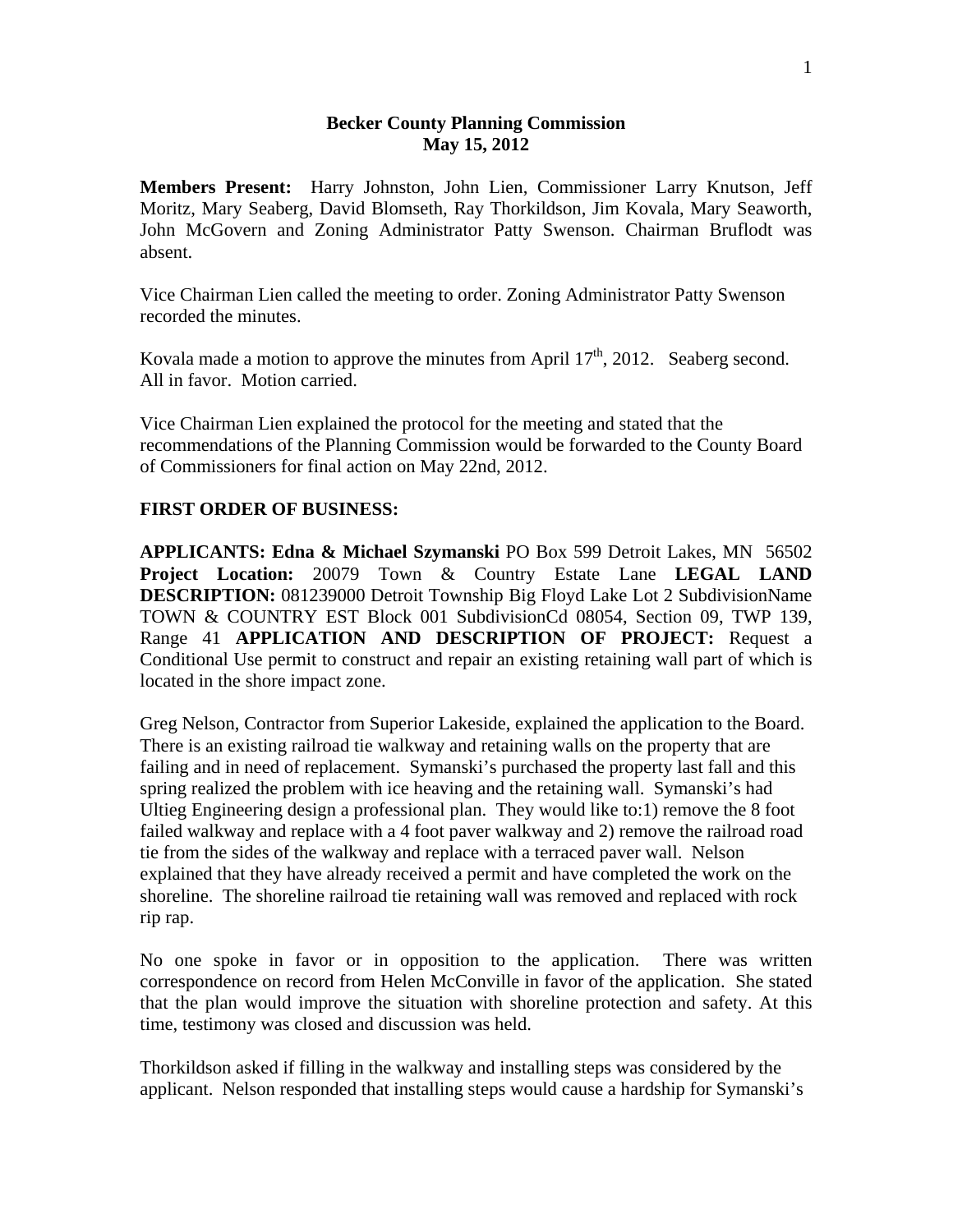as they are elderly. Johnston asked about erosion control/drainage between the walkway and the proposed terrace wall. Nelson proposes to place 3-6" rock and plantings in the area to help slow runoff.

Knutson asked for the elevation of the treads. Nelson proposes to have 6" of rise per tread. Knutson voiced concern with the runoff to the lake from the proposed walkway. Nelson commented that he could install a berm at the top of the walkway to prevent funneling to the lake and also to clean the water before it reached the lake. McGovern commented that he felt the plan was overkill.

Seaberg commented that the removal of the shoreline retaining wall and rip rap replacement is good. She stated that filling in the walkway may cause erosion problems. Thorkildson commented that the existing conditions are an eyesore and recommend to Nelson that natural rock be used as much as possible in the replacement. He supports the plan.

Knutson stated that the adjoining properties have natural shorelines and he favors restoration versus the proposed plan. Moritz felt that since the problem is existing and the plan includes removal of the railroad ties and minimizing runoff he could support the plan. Blomseth commented that he would have concerns with the amount of fill to replace walkway. He supports the plan because it narrows the walkway and does address runoff concerns.

It was the concensus of the Board that the request meets the criteria of the Ordinance.

**Motion:** Thorkildson made the motion to approve the request for a Conditional Use permit to construct and repair an existing retaining wall based on the fact that the application meets the critieria of the ordinance. Seaworth second.

Johnston asked for amended motion to include a berm be established at the top of the slope to divert runoff.

Thorkildson amended the orginal motion to include a berm at top of walkway to divert water from running down walkway. Seaworth second. Majority in favor. Knutson opposed. Motion carried.

**SECOND ORDER OF BUSINESS: Informational Meeting.** The next informational meeting is scheduled for Thursday, June 14th, 2012 at 8:00 am in the Third Floor Meeting Room of the Original Courthouse.

Since there was no further business to come before the Board. Kovala made a motion to adjourn. Seaberg second. All in favor. Motion carried. Meeting adjourned.

\_\_\_\_\_\_\_\_\_\_\_\_\_\_\_\_\_\_\_\_\_\_\_\_\_\_\_\_\_\_\_\_ \_\_\_\_\_\_\_\_\_\_\_\_\_\_\_\_\_\_\_\_\_\_\_\_\_\_\_\_\_\_\_\_